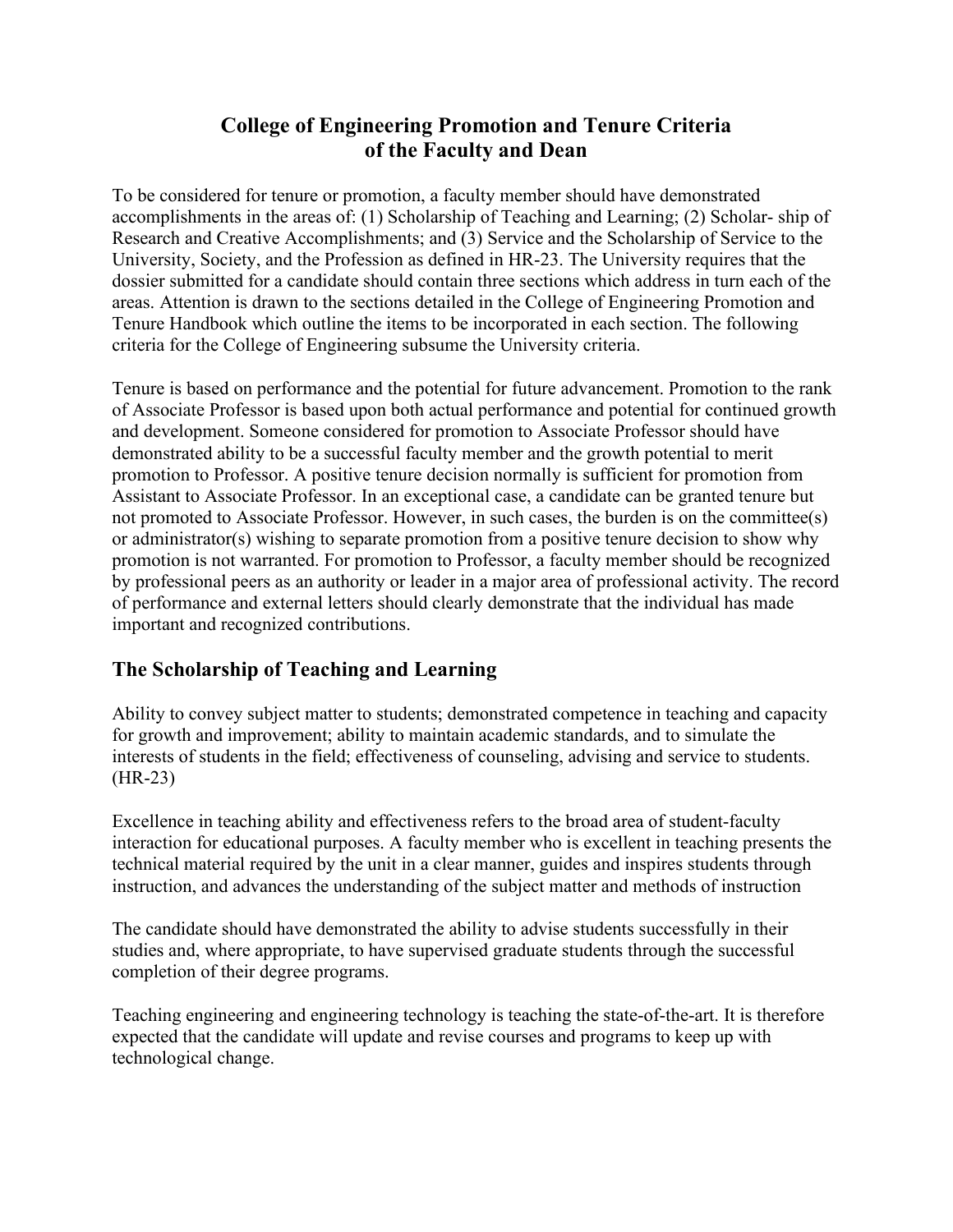Teaching effectiveness is evaluated in part by student evaluations, peer reviews, recognition received for teaching excellence, and other appropriate evidence provided by the department in consultation with the faculty member.

## **Scholarship of Research and Creative Accomplishments**

Competence usually demonstrated through publications, exhibition or performance, or presentation of scholarly papers, to carry out research or creative work of high quality and scholarly significance and the ability to train students in research methods and practice; evidence of thorough understanding of the field; maintenance of high levels of academic performance; recognized reputation in the subject matter field; evidence of continued professional growth and active contribution to professional organizations. (HR-23)

Faculty members who engage in both graduate and undergraduate programs must demonstrate a consistent ability to initiate, conduct and complete high quality, innovative and creative activities and to disseminate the results of research, activities in appropriate journals or in forms appropriate to the candidate's area of specialization, and to train students in various facets of research.

Faculty members (many in the School of Engineering Technology and Commonwealth Engineering) whose mission may not involve participation in graduate programs must demonstrate the ability to engage in research and creative activities appropriate to their specific missions, and to disseminate the results from their research and creative activities by publication in the most appropriate journals or other suitable media.

Research competence is evaluated in part by assessing publications, particularly those in refereed journals. External letters of assessment play an important role in judging the quality of research contributions and the faculty member's reputation in the discipline.

Faculty members are expected to be active scholars who have recognized mastery in a major area of scholarly activity. In addition to the University wide criteria, professional activities and competence in professional practice are important factors for Engineering faculty.

Recognized scholarly activity is evaluated in part on the basis of external letters of assessment from peers, presentation of work as an authority, evidence of the development of state-of-the-art teaching methods, and professional activities and practice.

## **Service and the Scholarship of Service to the University, Society, and the Profession**

participation in the University, College, departmental, and unit affairs; competence in extending specialized knowledge to the University and to the public. (HR-23)

University service requires evidence of active participation in Departmental, College, Campus and University committees, governance bodies and related activities. It includes evidence of administrative support work.